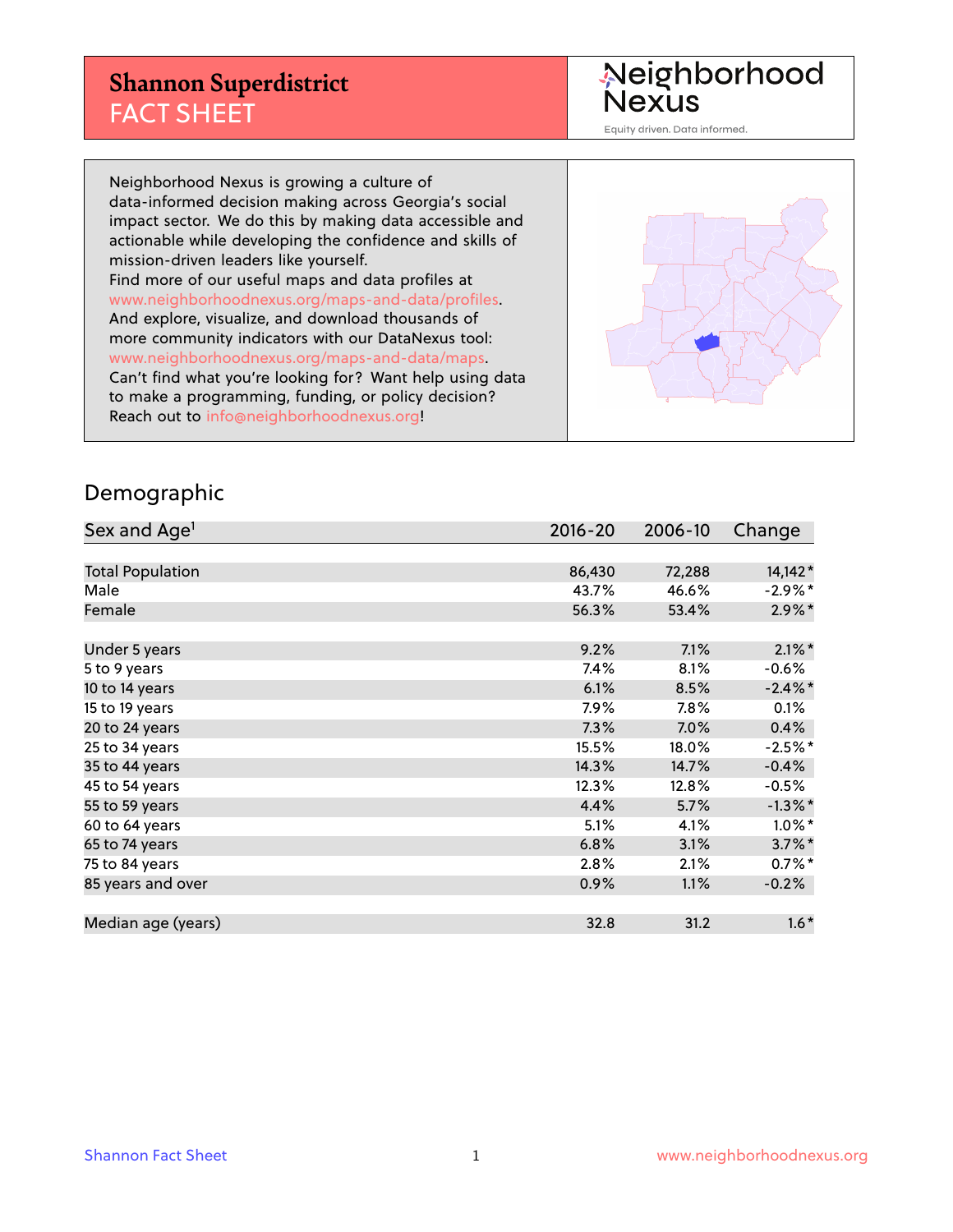# Demographic, continued...

| Race <sup>2</sup>                                            | $2016 - 20$ | 2006-10 | Change     |
|--------------------------------------------------------------|-------------|---------|------------|
| <b>Total population</b>                                      | 86,430      | 72,288  | 14,142*    |
| One race                                                     | 97.4%       | 98.8%   | $-1.4\%$ * |
| White                                                        | 7.9%        | 9.1%    | $-1.2%$    |
| <b>Black or African American</b>                             | 87.0%       | 85.6%   | 1.4%       |
| American Indian and Alaska Native                            | 0.1%        | 0.2%    | $-0.1%$    |
| Asian                                                        | 0.6%        | 0.6%    | $-0.1%$    |
| Native Hawaiian and Other Pacific Islander                   | 0.1%        | 0.0%    | 0.1%       |
| Some other race                                              | 1.8%        | 3.3%    | $-1.6\%$ * |
| Two or more races                                            | 2.6%        | 1.2%    | $1.4\%$ *  |
|                                                              |             |         |            |
| Race alone or in combination with other race(s) <sup>3</sup> | $2016 - 20$ | 2006-10 | Change     |
|                                                              |             |         |            |
| Total population                                             | 86,430      | 72,288  | 14,142*    |
| White                                                        | 10.1%       | 9.7%    | 0.3%       |
| <b>Black or African American</b>                             | 88.6%       | 86.8%   | $1.9\%$ *  |
| American Indian and Alaska Native                            | 0.3%        | 0.5%    | $-0.2%$    |
| Asian                                                        | 0.8%        | 0.8%    | 0.0%       |
| Native Hawaiian and Other Pacific Islander                   | 0.1%        | 0.0%    | 0.1%       |
| Some other race                                              | 2.9%        | 3.4%    | $-0.6%$    |
| Hispanic or Latino and Race <sup>4</sup>                     | $2016 - 20$ | 2006-10 | Change     |
| <b>Total population</b>                                      | 86,430      | 72,288  | $14,142*$  |
| Hispanic or Latino (of any race)                             | 5.3%        | 4.9%    | 0.4%       |
| Not Hispanic or Latino                                       | 94.7%       | 95.1%   | $-0.4%$    |
| White alone                                                  | 5.8%        | 7.9%    | $-2.0\%$ * |
| Black or African American alone                              | 86.4%       | 85.3%   | 1.1%       |
| American Indian and Alaska Native alone                      |             |         | $-0.1%$    |
|                                                              | 0.1%        | 0.2%    |            |
| Asian alone                                                  | 0.6%        | 0.6%    | $-0.1%$    |
| Native Hawaiian and Other Pacific Islander alone             | 0.1%        | 0.0%    | 0.1%       |
| Some other race alone                                        | 0.3%        | 0.2%    | 0.1%       |
| Two or more races                                            | 1.5%        | 0.9%    | 0.5%       |
| U.S. Citizenship Status <sup>5</sup>                         | $2016 - 20$ | 2006-10 | Change     |
| Foreign-born population                                      | 5,557       | 5,090   | 467        |
| Naturalized U.S. citizen                                     | 43.8%       | 43.3%   | 0.5%       |
| Not a U.S. citizen                                           | 56.2%       | 56.7%   | $-0.5%$    |
|                                                              |             |         |            |
| Citizen, Voting Age Population <sup>6</sup>                  | $2016 - 20$ | 2006-10 | Change     |
| Citizen, 18 and over population                              | 59,052      | 48,531  | 10,521*    |
| Male                                                         | 41.1%       | 42.0%   | $-0.9%$    |
| Female                                                       | 58.9%       | 58.0%   | 0.9%       |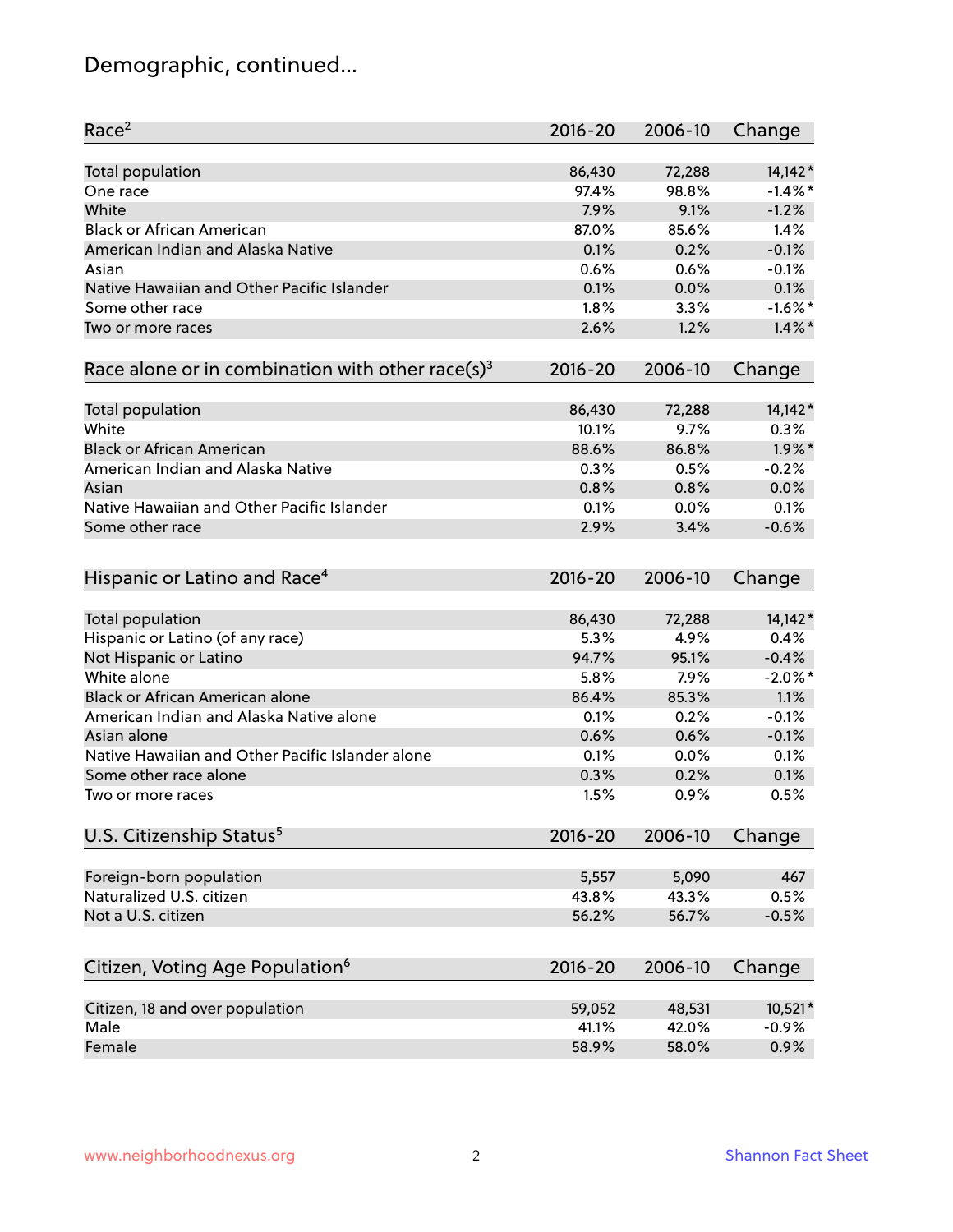#### Economic

| Income <sup>7</sup>                                 | $2016 - 20$ | 2006-10 | Change     |
|-----------------------------------------------------|-------------|---------|------------|
|                                                     |             |         |            |
| All households                                      | 31,763      | 26,787  | 4,976*     |
| Less than \$10,000                                  | 6.4%        | 8.4%    | $-2.1\%$ * |
| \$10,000 to \$14,999                                | 3.1%        | 5.0%    | $-1.9%$ *  |
| \$15,000 to \$24,999                                | 11.5%       | 10.6%   | 0.9%       |
| \$25,000 to \$34,999                                | 12.5%       | 11.3%   | 1.2%       |
| \$35,000 to \$49,999                                | 15.8%       | 18.3%   | $-2.5%$    |
| \$50,000 to \$74,999                                | 19.7%       | 20.4%   | $-0.7%$    |
| \$75,000 to \$99,999                                | 14.1%       | 13.6%   | 0.5%       |
| \$100,000 to \$149,999                              | 11.4%       | 9.4%    | $2.0\%$ *  |
| \$150,000 to \$199,999                              | 3.8%        | 1.8%    | $2.0\%$ *  |
| \$200,000 or more                                   | 1.8%        | 1.2%    | 0.6%       |
| Median household income (dollars)                   | 50,995      | 46,247  | 4,748*     |
| Mean household income (dollars)                     | 63,013      | 55,745  | $7,269*$   |
| With earnings                                       | 82.7%       | 85.2%   | $-2.5%$ *  |
| Mean earnings (dollars)                             | 62,454      | 57,502  | 4,951*     |
| <b>With Social Security</b>                         | 22.6%       | 16.9%   | $5.7\%$ *  |
| Mean Social Security income (dollars)               | 16,234      | 13,465  | 2,769*     |
| With retirement income                              | 19.6%       | 12.9%   | $6.8\%$ *  |
| Mean retirement income (dollars)                    | 20,788      | 20,630  | 157        |
| With Supplemental Security Income                   | 6.1%        | 3.3%    | $2.7\%$ *  |
| Mean Supplemental Security Income (dollars)         | 7,453       | 7,992   | $-539$     |
| With cash public assistance income                  | 2.0%        | 1.9%    | 0.1%       |
| Mean cash public assistance income (dollars)        | 1,341       | 2,463   | $-1,122$   |
| With Food Stamp/SNAP benefits in the past 12 months | 20.4%       | 13.2%   | $7.1\%$ *  |
|                                                     |             |         |            |
| Families                                            | 19,290      | 17,298  | 1,992*     |
| Less than \$10,000                                  | 5.6%        | 7.4%    | $-1.8%$    |
| \$10,000 to \$14,999                                | 2.1%        | 3.8%    | $-1.7%$    |
| \$15,000 to \$24,999                                | 10.1%       | 10.3%   | $-0.2%$    |
| \$25,000 to \$34,999                                | 10.4%       | 11.1%   | $-0.8%$    |
| \$35,000 to \$49,999                                | 14.6%       | 15.7%   | $-1.1%$    |
| \$50,000 to \$74,999                                | 19.1%       | 20.6%   | $-1.6%$    |
| \$75,000 to \$99,999                                | 15.2%       | 16.6%   | $-1.5%$    |
| \$100,000 to \$149,999                              | 15.3%       | 11.0%   | 4.3%*      |
| \$150,000 to \$199,999                              | 5.0%        | 2.0%    | $3.0\%$ *  |
| \$200,000 or more                                   | 2.7%        | 1.5%    | 1.3%       |
| Median family income (dollars)                      | 60,278      | 51,993  | 8,285*     |
| Mean family income (dollars)                        | 71,716      | 60,586  | $11,129*$  |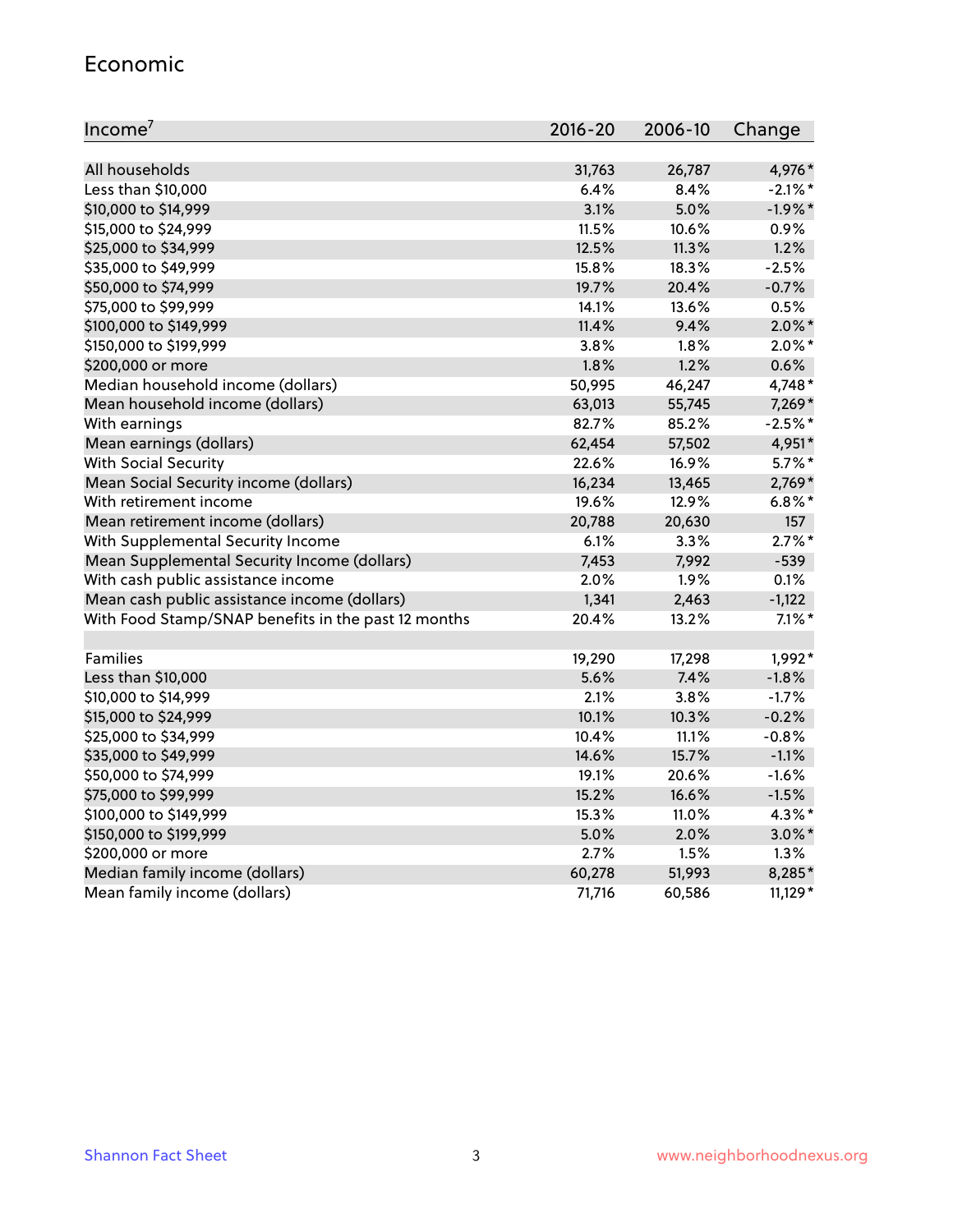#### Economic, continued...

| Income, continued <sup>8</sup>                                        | $2016 - 20$ | 2006-10      | Change           |
|-----------------------------------------------------------------------|-------------|--------------|------------------|
|                                                                       |             |              |                  |
| Nonfamily households                                                  | 12,473      | 9,489        | 2,984*           |
| Median nonfamily income (dollars)                                     | 38,895      | 38,786       | 109              |
| Mean nonfamily income (dollars)                                       | 45,878      | 43,890       | 1,988            |
| Median earnings for workers (dollars)                                 | 32,819      | 31,755       | $1,064*$         |
| Median earnings for male full-time, year-round workers                | 41,599      | 41,663       | -65              |
| (dollars)                                                             |             |              |                  |
| Median earnings for female full-time, year-round workers<br>(dollars) | 38,834      | 36,979       | 1,855*           |
| Per capita income (dollars)                                           | 24,958      | 21,496       | $3,462*$         |
|                                                                       |             |              |                  |
| Families and People Below Poverty Level <sup>9</sup>                  | $2016 - 20$ | 2006-10      | Change           |
| <b>All families</b>                                                   | 14.4%       | 13.6%        | 0.8%             |
| With related children under 18 years                                  | 20.1%       | 18.2%        | 1.9%             |
|                                                                       | 19.8%       | 14.8%        | 5.0%             |
| With related children under 5 years only                              | 7.7%        |              |                  |
| Married couple families                                               |             | 4.6%         | 3.2%<br>6.7%     |
| With related children under 18 years                                  | 10.3%       | 3.6%<br>0.8% |                  |
| With related children under 5 years only                              | 21.9%       | 25.2%        | 21.0%<br>$-5.4%$ |
| Families with female householder, no husband present                  | 19.8%       |              |                  |
| With related children under 18 years                                  | 26.5%       | 30.4%        | $-3.9%$          |
| With related children under 5 years only                              | 14.2%       | 33.3%        | $-19.2%$         |
| All people                                                            | 15.2%       | 15.4%        | $-0.1%$          |
| Under 18 years                                                        | 24.9%       | 23.2%        | 1.7%             |
| Related children under 18 years                                       | 24.8%       | 22.7%        | 2.1%             |
| Related children under 5 years                                        | 31.1%       | 23.1%        | 8.0%             |
| Related children 5 to 17 years                                        | 21.7%       | 22.6%        | $-0.8%$          |
| 18 years and over                                                     | 11.4%       | 12.2%        | $-0.8%$          |
| 18 to 64 years                                                        | 10.9%       | 12.3%        | $-1.5%$          |
| 65 years and over                                                     | 14.9%       | 11.6%        | 3.3%             |
| People in families                                                    | 15.1%       | 14.4%        | 0.6%             |
| Unrelated individuals 15 years and over                               | 15.9%       | 19.6%        | $-3.7%$          |
|                                                                       |             |              |                  |
| Non-Hispanic white people                                             | 14.9%       | 17.3%        | $-2.4%$          |
| Black or African-American people                                      | 14.3%       | 15.4%        | $-1.1%$          |
| Asian people                                                          | 62.0%       | 26.2%        | 35.8%            |
| Hispanic or Latino people                                             | 16.9%       | 14.0%        | 2.8%             |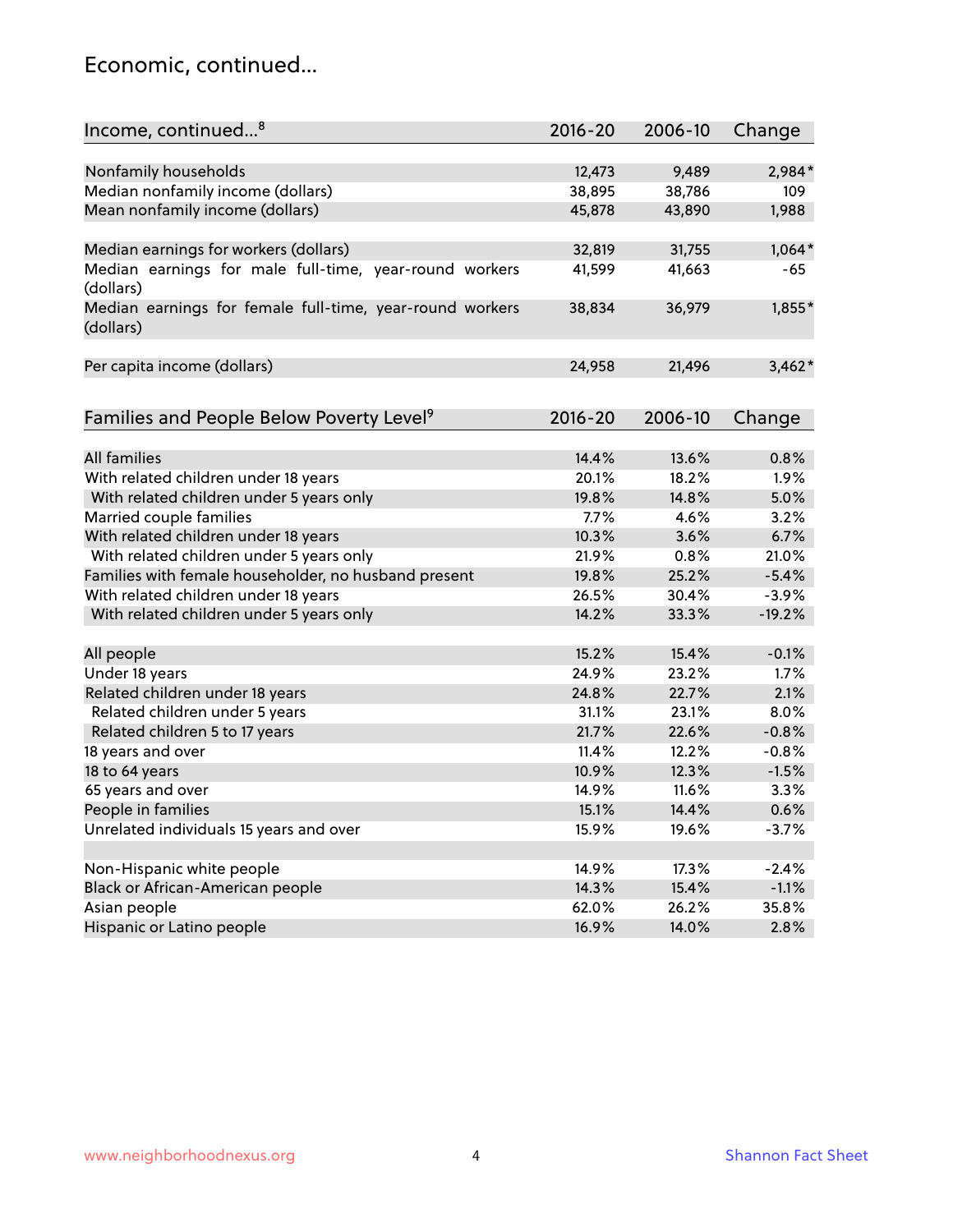## Employment

| Employment Status <sup>10</sup>                                                               | $2016 - 20$ | 2006-10 | Change     |
|-----------------------------------------------------------------------------------------------|-------------|---------|------------|
|                                                                                               |             |         |            |
| Population 16 years and over                                                                  | 65,268      | 53,748  | 11,520*    |
| In labor force                                                                                | 69.3%       | 73.2%   | $-3.9\%$ * |
| Civilian labor force                                                                          | 68.9%       | 72.5%   | $-3.6\%$ * |
| Employed                                                                                      | 63.6%       | 62.8%   | 0.8%       |
| Unemployed                                                                                    | 5.3%        | 9.8%    | $-4.4\%$ * |
| <b>Armed Forces</b>                                                                           | 0.4%        | 0.6%    | $-0.2%$    |
| Not in labor force                                                                            | 30.7%       | 26.8%   | $3.9\%$ *  |
| Civilian labor force                                                                          | 44,964      | 38,988  | 5,976*     |
| <b>Unemployment Rate</b>                                                                      | 7.7%        | 13.5%   | $-5.7\%$ * |
|                                                                                               |             |         |            |
| Females 16 years and over                                                                     | 37,866      | 30,358  | 7,508*     |
| In labor force                                                                                | 68.2%       | 71.1%   | $-2.9%$    |
| Civilian labor force                                                                          | 68.2%       | 70.5%   | $-2.3%$    |
| Employed                                                                                      | 62.9%       | 60.8%   | 2.1%       |
| Own children of the householder under 6 years                                                 | 8,085       | 5,908   | $2,177*$   |
| All parents in family in labor force                                                          | 76.7%       | 78.8%   | $-2.1%$    |
|                                                                                               |             |         |            |
| Own children of the householder 6 to 17 years                                                 | 13,778      | 13,166  | 612        |
| All parents in family in labor force                                                          | 86.2%       | 84.5%   | 1.7%       |
|                                                                                               |             |         |            |
| Industry <sup>11</sup>                                                                        | $2016 - 20$ | 2006-10 | Change     |
| Civilian employed population 16 years and over                                                | 41,487      | 33,737  | 7,750*     |
|                                                                                               | 0.1%        | 0.3%    | $-0.2%$    |
| Agriculture, forestry, fishing and hunting, and mining<br>Construction                        | 3.1%        | 4.2%    | $-1.0%$    |
| Manufacturing                                                                                 | 5.1%        | 7.1%    | $-2.0\%$ * |
| Wholesale trade                                                                               | 3.4%        | 2.6%    | 0.8%       |
| Retail trade                                                                                  | 9.6%        | 11.8%   | $-2.2%$ *  |
|                                                                                               | 15.4%       | 12.2%   | $3.2\%$ *  |
| Transportation and warehousing, and utilities<br>Information                                  | 3.9%        | 3.4%    | 0.5%       |
| Finance and insurance, and real estate and rental and leasing                                 | 6.3%        | 7.5%    | $-1.2%$    |
|                                                                                               |             |         | $3.4\%$ *  |
| Professional, scientific, and management, and administrative<br>and waste management services | 12.9%       | 9.5%    |            |
| Educational services, and health care and social assistance                                   | 20.4%       | 21.3%   | $-0.9%$    |
| Arts, entertainment, and recreation, and accommodation and                                    | 10.6%       | 8.4%    | $2.2\%$ *  |
| food services                                                                                 |             |         |            |
| Other services, except public administration                                                  | 3.4%        | 4.3%    | $-0.9%$    |
| Public administration                                                                         | 5.6%        | 7.4%    | $-1.7%$ *  |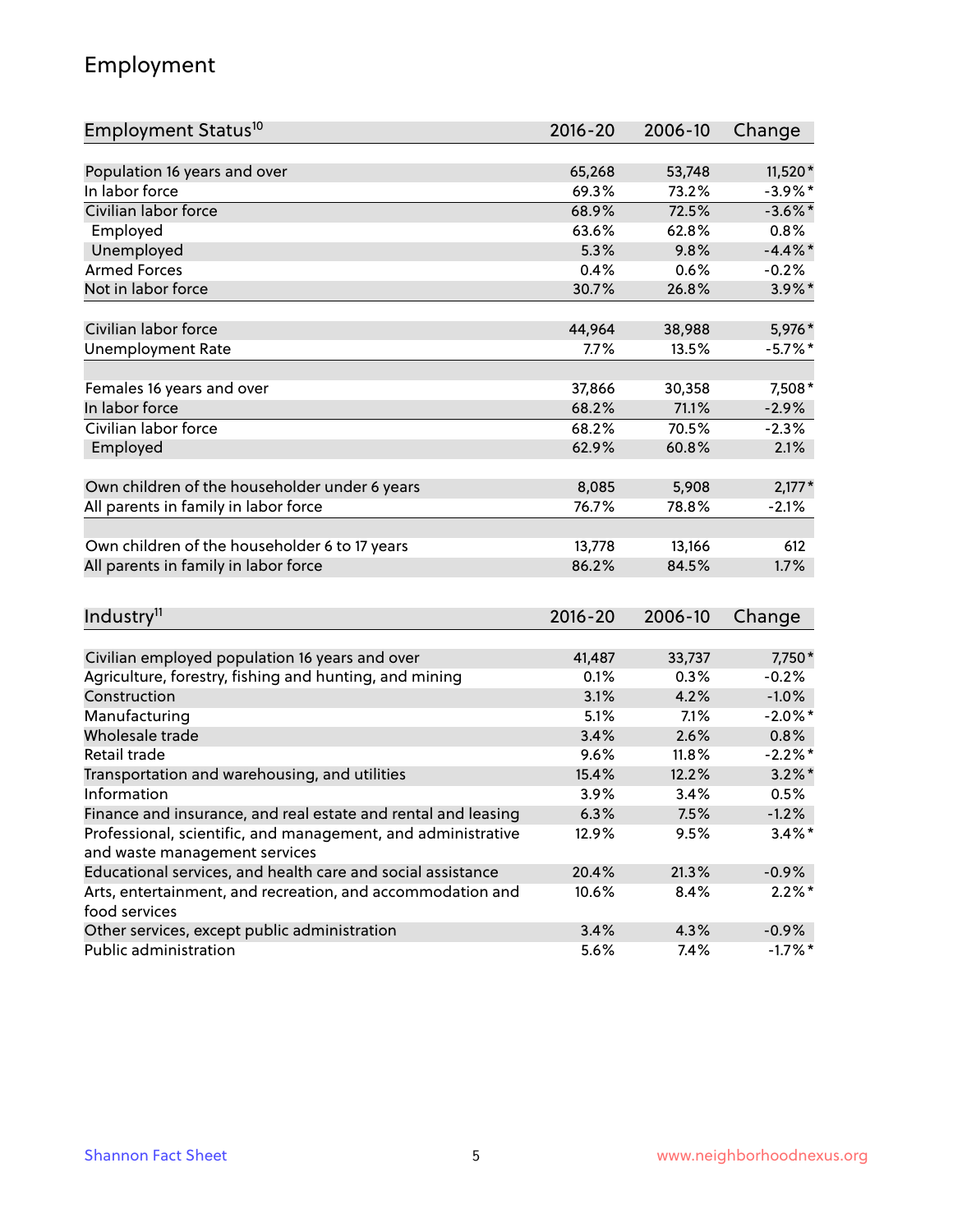# Employment, continued...

| Civilian employed population 16 years and over<br>7,750*<br>41,487<br>33,737<br>Management, business, science, and arts occupations<br>31.7%<br>31.7%<br>$-0.0%$<br>20.1%<br>16.2%<br>$3.9\%$ *<br>Service occupations<br>Sales and office occupations<br>22.4%<br>30.6%<br>$-8.2\%$ *<br>6.1%<br>$-0.8%$<br>Natural<br>and<br>5.3%<br>resources,<br>construction,<br>maintenance<br>$5.1\%$ *<br>20.5%<br>15.4%<br>$2016 - 20$<br>2006-10<br>Change<br>Civilian employed population 16 years and over<br>7,750*<br>41,487<br>33,737<br>Private wage and salary workers<br>77.4%<br>77.2%<br>0.1%<br>18.8%<br>$-1.6%$<br>Government workers<br>17.2%<br>Self-employed in own not incorporated business workers<br>5.3%<br>1.5%<br>3.9%<br>Unpaid family workers<br>0.0%<br>0.1%<br>0.0%<br>2019<br>2010<br>Change<br>Total Jobs in district<br>35,537<br>22,005<br>13,532<br>Held by residents of district<br>1.6%<br>10.7%<br>9.1%<br>Held by non-residents of district<br>$-1.6%$<br>89.3%<br>90.9%<br>2019<br>2010<br>Change<br>Total Jobs in district<br>35,537<br>22,005<br>13,532<br>Goods Producing sectors<br>11.8%<br>11.0%<br>0.8%<br>Trade, Transportation, and Utilities sectors<br>37.0%<br>36.9%<br>0.1%<br>All Other Services sectors<br>51.2%<br>$-0.9%$<br>52.1%<br>Total Jobs in district held by district residents<br>3,795<br>2,002<br>1,793<br><b>Goods Producing sectors</b><br>11.3%<br>$-0.5%$<br>10.8%<br>Trade, Transportation, and Utilities sectors<br>33.0%<br>24.6%<br>8.4%<br>56.2%<br>64.0%<br>$-7.9%$<br>2019<br>2010<br>Change<br>Total Jobs in district<br>35,537<br>22,005<br>13,532<br>Jobs with earnings \$1250/month or less<br>25.4%<br>$-1.7%$<br>23.7%<br>Jobs with earnings \$1251/month to \$3333/month<br>$-4.7%$<br>35.5%<br>40.1%<br>Jobs with earnings greater than \$3333/month<br>6.3%<br>40.8%<br>34.5%<br>Total Jobs in district held by district residents<br>3,795<br>2,002<br>1,793 | Occupation <sup>12</sup>                                    | $2016 - 20$ | 2006-10 | Change |
|---------------------------------------------------------------------------------------------------------------------------------------------------------------------------------------------------------------------------------------------------------------------------------------------------------------------------------------------------------------------------------------------------------------------------------------------------------------------------------------------------------------------------------------------------------------------------------------------------------------------------------------------------------------------------------------------------------------------------------------------------------------------------------------------------------------------------------------------------------------------------------------------------------------------------------------------------------------------------------------------------------------------------------------------------------------------------------------------------------------------------------------------------------------------------------------------------------------------------------------------------------------------------------------------------------------------------------------------------------------------------------------------------------------------------------------------------------------------------------------------------------------------------------------------------------------------------------------------------------------------------------------------------------------------------------------------------------------------------------------------------------------------------------------------------------------------------------------------------------------------------------------------------------------------------------------------|-------------------------------------------------------------|-------------|---------|--------|
|                                                                                                                                                                                                                                                                                                                                                                                                                                                                                                                                                                                                                                                                                                                                                                                                                                                                                                                                                                                                                                                                                                                                                                                                                                                                                                                                                                                                                                                                                                                                                                                                                                                                                                                                                                                                                                                                                                                                             |                                                             |             |         |        |
|                                                                                                                                                                                                                                                                                                                                                                                                                                                                                                                                                                                                                                                                                                                                                                                                                                                                                                                                                                                                                                                                                                                                                                                                                                                                                                                                                                                                                                                                                                                                                                                                                                                                                                                                                                                                                                                                                                                                             |                                                             |             |         |        |
|                                                                                                                                                                                                                                                                                                                                                                                                                                                                                                                                                                                                                                                                                                                                                                                                                                                                                                                                                                                                                                                                                                                                                                                                                                                                                                                                                                                                                                                                                                                                                                                                                                                                                                                                                                                                                                                                                                                                             |                                                             |             |         |        |
|                                                                                                                                                                                                                                                                                                                                                                                                                                                                                                                                                                                                                                                                                                                                                                                                                                                                                                                                                                                                                                                                                                                                                                                                                                                                                                                                                                                                                                                                                                                                                                                                                                                                                                                                                                                                                                                                                                                                             |                                                             |             |         |        |
|                                                                                                                                                                                                                                                                                                                                                                                                                                                                                                                                                                                                                                                                                                                                                                                                                                                                                                                                                                                                                                                                                                                                                                                                                                                                                                                                                                                                                                                                                                                                                                                                                                                                                                                                                                                                                                                                                                                                             |                                                             |             |         |        |
|                                                                                                                                                                                                                                                                                                                                                                                                                                                                                                                                                                                                                                                                                                                                                                                                                                                                                                                                                                                                                                                                                                                                                                                                                                                                                                                                                                                                                                                                                                                                                                                                                                                                                                                                                                                                                                                                                                                                             | occupations                                                 |             |         |        |
|                                                                                                                                                                                                                                                                                                                                                                                                                                                                                                                                                                                                                                                                                                                                                                                                                                                                                                                                                                                                                                                                                                                                                                                                                                                                                                                                                                                                                                                                                                                                                                                                                                                                                                                                                                                                                                                                                                                                             | Production, transportation, and material moving occupations |             |         |        |
|                                                                                                                                                                                                                                                                                                                                                                                                                                                                                                                                                                                                                                                                                                                                                                                                                                                                                                                                                                                                                                                                                                                                                                                                                                                                                                                                                                                                                                                                                                                                                                                                                                                                                                                                                                                                                                                                                                                                             | Class of Worker <sup>13</sup>                               |             |         |        |
|                                                                                                                                                                                                                                                                                                                                                                                                                                                                                                                                                                                                                                                                                                                                                                                                                                                                                                                                                                                                                                                                                                                                                                                                                                                                                                                                                                                                                                                                                                                                                                                                                                                                                                                                                                                                                                                                                                                                             |                                                             |             |         |        |
|                                                                                                                                                                                                                                                                                                                                                                                                                                                                                                                                                                                                                                                                                                                                                                                                                                                                                                                                                                                                                                                                                                                                                                                                                                                                                                                                                                                                                                                                                                                                                                                                                                                                                                                                                                                                                                                                                                                                             |                                                             |             |         |        |
|                                                                                                                                                                                                                                                                                                                                                                                                                                                                                                                                                                                                                                                                                                                                                                                                                                                                                                                                                                                                                                                                                                                                                                                                                                                                                                                                                                                                                                                                                                                                                                                                                                                                                                                                                                                                                                                                                                                                             |                                                             |             |         |        |
|                                                                                                                                                                                                                                                                                                                                                                                                                                                                                                                                                                                                                                                                                                                                                                                                                                                                                                                                                                                                                                                                                                                                                                                                                                                                                                                                                                                                                                                                                                                                                                                                                                                                                                                                                                                                                                                                                                                                             |                                                             |             |         |        |
|                                                                                                                                                                                                                                                                                                                                                                                                                                                                                                                                                                                                                                                                                                                                                                                                                                                                                                                                                                                                                                                                                                                                                                                                                                                                                                                                                                                                                                                                                                                                                                                                                                                                                                                                                                                                                                                                                                                                             |                                                             |             |         |        |
|                                                                                                                                                                                                                                                                                                                                                                                                                                                                                                                                                                                                                                                                                                                                                                                                                                                                                                                                                                                                                                                                                                                                                                                                                                                                                                                                                                                                                                                                                                                                                                                                                                                                                                                                                                                                                                                                                                                                             |                                                             |             |         |        |
|                                                                                                                                                                                                                                                                                                                                                                                                                                                                                                                                                                                                                                                                                                                                                                                                                                                                                                                                                                                                                                                                                                                                                                                                                                                                                                                                                                                                                                                                                                                                                                                                                                                                                                                                                                                                                                                                                                                                             | Job Flows <sup>14</sup>                                     |             |         |        |
|                                                                                                                                                                                                                                                                                                                                                                                                                                                                                                                                                                                                                                                                                                                                                                                                                                                                                                                                                                                                                                                                                                                                                                                                                                                                                                                                                                                                                                                                                                                                                                                                                                                                                                                                                                                                                                                                                                                                             |                                                             |             |         |        |
|                                                                                                                                                                                                                                                                                                                                                                                                                                                                                                                                                                                                                                                                                                                                                                                                                                                                                                                                                                                                                                                                                                                                                                                                                                                                                                                                                                                                                                                                                                                                                                                                                                                                                                                                                                                                                                                                                                                                             |                                                             |             |         |        |
|                                                                                                                                                                                                                                                                                                                                                                                                                                                                                                                                                                                                                                                                                                                                                                                                                                                                                                                                                                                                                                                                                                                                                                                                                                                                                                                                                                                                                                                                                                                                                                                                                                                                                                                                                                                                                                                                                                                                             |                                                             |             |         |        |
|                                                                                                                                                                                                                                                                                                                                                                                                                                                                                                                                                                                                                                                                                                                                                                                                                                                                                                                                                                                                                                                                                                                                                                                                                                                                                                                                                                                                                                                                                                                                                                                                                                                                                                                                                                                                                                                                                                                                             |                                                             |             |         |        |
|                                                                                                                                                                                                                                                                                                                                                                                                                                                                                                                                                                                                                                                                                                                                                                                                                                                                                                                                                                                                                                                                                                                                                                                                                                                                                                                                                                                                                                                                                                                                                                                                                                                                                                                                                                                                                                                                                                                                             | Jobs by Industry Sector <sup>15</sup>                       |             |         |        |
|                                                                                                                                                                                                                                                                                                                                                                                                                                                                                                                                                                                                                                                                                                                                                                                                                                                                                                                                                                                                                                                                                                                                                                                                                                                                                                                                                                                                                                                                                                                                                                                                                                                                                                                                                                                                                                                                                                                                             |                                                             |             |         |        |
|                                                                                                                                                                                                                                                                                                                                                                                                                                                                                                                                                                                                                                                                                                                                                                                                                                                                                                                                                                                                                                                                                                                                                                                                                                                                                                                                                                                                                                                                                                                                                                                                                                                                                                                                                                                                                                                                                                                                             |                                                             |             |         |        |
|                                                                                                                                                                                                                                                                                                                                                                                                                                                                                                                                                                                                                                                                                                                                                                                                                                                                                                                                                                                                                                                                                                                                                                                                                                                                                                                                                                                                                                                                                                                                                                                                                                                                                                                                                                                                                                                                                                                                             |                                                             |             |         |        |
|                                                                                                                                                                                                                                                                                                                                                                                                                                                                                                                                                                                                                                                                                                                                                                                                                                                                                                                                                                                                                                                                                                                                                                                                                                                                                                                                                                                                                                                                                                                                                                                                                                                                                                                                                                                                                                                                                                                                             |                                                             |             |         |        |
|                                                                                                                                                                                                                                                                                                                                                                                                                                                                                                                                                                                                                                                                                                                                                                                                                                                                                                                                                                                                                                                                                                                                                                                                                                                                                                                                                                                                                                                                                                                                                                                                                                                                                                                                                                                                                                                                                                                                             |                                                             |             |         |        |
|                                                                                                                                                                                                                                                                                                                                                                                                                                                                                                                                                                                                                                                                                                                                                                                                                                                                                                                                                                                                                                                                                                                                                                                                                                                                                                                                                                                                                                                                                                                                                                                                                                                                                                                                                                                                                                                                                                                                             |                                                             |             |         |        |
|                                                                                                                                                                                                                                                                                                                                                                                                                                                                                                                                                                                                                                                                                                                                                                                                                                                                                                                                                                                                                                                                                                                                                                                                                                                                                                                                                                                                                                                                                                                                                                                                                                                                                                                                                                                                                                                                                                                                             |                                                             |             |         |        |
|                                                                                                                                                                                                                                                                                                                                                                                                                                                                                                                                                                                                                                                                                                                                                                                                                                                                                                                                                                                                                                                                                                                                                                                                                                                                                                                                                                                                                                                                                                                                                                                                                                                                                                                                                                                                                                                                                                                                             |                                                             |             |         |        |
|                                                                                                                                                                                                                                                                                                                                                                                                                                                                                                                                                                                                                                                                                                                                                                                                                                                                                                                                                                                                                                                                                                                                                                                                                                                                                                                                                                                                                                                                                                                                                                                                                                                                                                                                                                                                                                                                                                                                             | All Other Services sectors                                  |             |         |        |
|                                                                                                                                                                                                                                                                                                                                                                                                                                                                                                                                                                                                                                                                                                                                                                                                                                                                                                                                                                                                                                                                                                                                                                                                                                                                                                                                                                                                                                                                                                                                                                                                                                                                                                                                                                                                                                                                                                                                             |                                                             |             |         |        |
|                                                                                                                                                                                                                                                                                                                                                                                                                                                                                                                                                                                                                                                                                                                                                                                                                                                                                                                                                                                                                                                                                                                                                                                                                                                                                                                                                                                                                                                                                                                                                                                                                                                                                                                                                                                                                                                                                                                                             | Jobs by Earnings <sup>16</sup>                              |             |         |        |
|                                                                                                                                                                                                                                                                                                                                                                                                                                                                                                                                                                                                                                                                                                                                                                                                                                                                                                                                                                                                                                                                                                                                                                                                                                                                                                                                                                                                                                                                                                                                                                                                                                                                                                                                                                                                                                                                                                                                             |                                                             |             |         |        |
|                                                                                                                                                                                                                                                                                                                                                                                                                                                                                                                                                                                                                                                                                                                                                                                                                                                                                                                                                                                                                                                                                                                                                                                                                                                                                                                                                                                                                                                                                                                                                                                                                                                                                                                                                                                                                                                                                                                                             |                                                             |             |         |        |
|                                                                                                                                                                                                                                                                                                                                                                                                                                                                                                                                                                                                                                                                                                                                                                                                                                                                                                                                                                                                                                                                                                                                                                                                                                                                                                                                                                                                                                                                                                                                                                                                                                                                                                                                                                                                                                                                                                                                             |                                                             |             |         |        |
|                                                                                                                                                                                                                                                                                                                                                                                                                                                                                                                                                                                                                                                                                                                                                                                                                                                                                                                                                                                                                                                                                                                                                                                                                                                                                                                                                                                                                                                                                                                                                                                                                                                                                                                                                                                                                                                                                                                                             |                                                             |             |         |        |
|                                                                                                                                                                                                                                                                                                                                                                                                                                                                                                                                                                                                                                                                                                                                                                                                                                                                                                                                                                                                                                                                                                                                                                                                                                                                                                                                                                                                                                                                                                                                                                                                                                                                                                                                                                                                                                                                                                                                             |                                                             |             |         |        |
|                                                                                                                                                                                                                                                                                                                                                                                                                                                                                                                                                                                                                                                                                                                                                                                                                                                                                                                                                                                                                                                                                                                                                                                                                                                                                                                                                                                                                                                                                                                                                                                                                                                                                                                                                                                                                                                                                                                                             |                                                             |             |         |        |
| 30.2%<br>33.7%<br>$-3.5%$                                                                                                                                                                                                                                                                                                                                                                                                                                                                                                                                                                                                                                                                                                                                                                                                                                                                                                                                                                                                                                                                                                                                                                                                                                                                                                                                                                                                                                                                                                                                                                                                                                                                                                                                                                                                                                                                                                                   | Jobs with earnings \$1250/month or less                     |             |         |        |
| 42.4%<br>48.9%<br>$-6.5%$                                                                                                                                                                                                                                                                                                                                                                                                                                                                                                                                                                                                                                                                                                                                                                                                                                                                                                                                                                                                                                                                                                                                                                                                                                                                                                                                                                                                                                                                                                                                                                                                                                                                                                                                                                                                                                                                                                                   | Jobs with earnings \$1251/month to \$3333/month             |             |         |        |
| 27.4%<br>17.4%<br>10.0%                                                                                                                                                                                                                                                                                                                                                                                                                                                                                                                                                                                                                                                                                                                                                                                                                                                                                                                                                                                                                                                                                                                                                                                                                                                                                                                                                                                                                                                                                                                                                                                                                                                                                                                                                                                                                                                                                                                     | Jobs with earnings greater than \$3333/month                |             |         |        |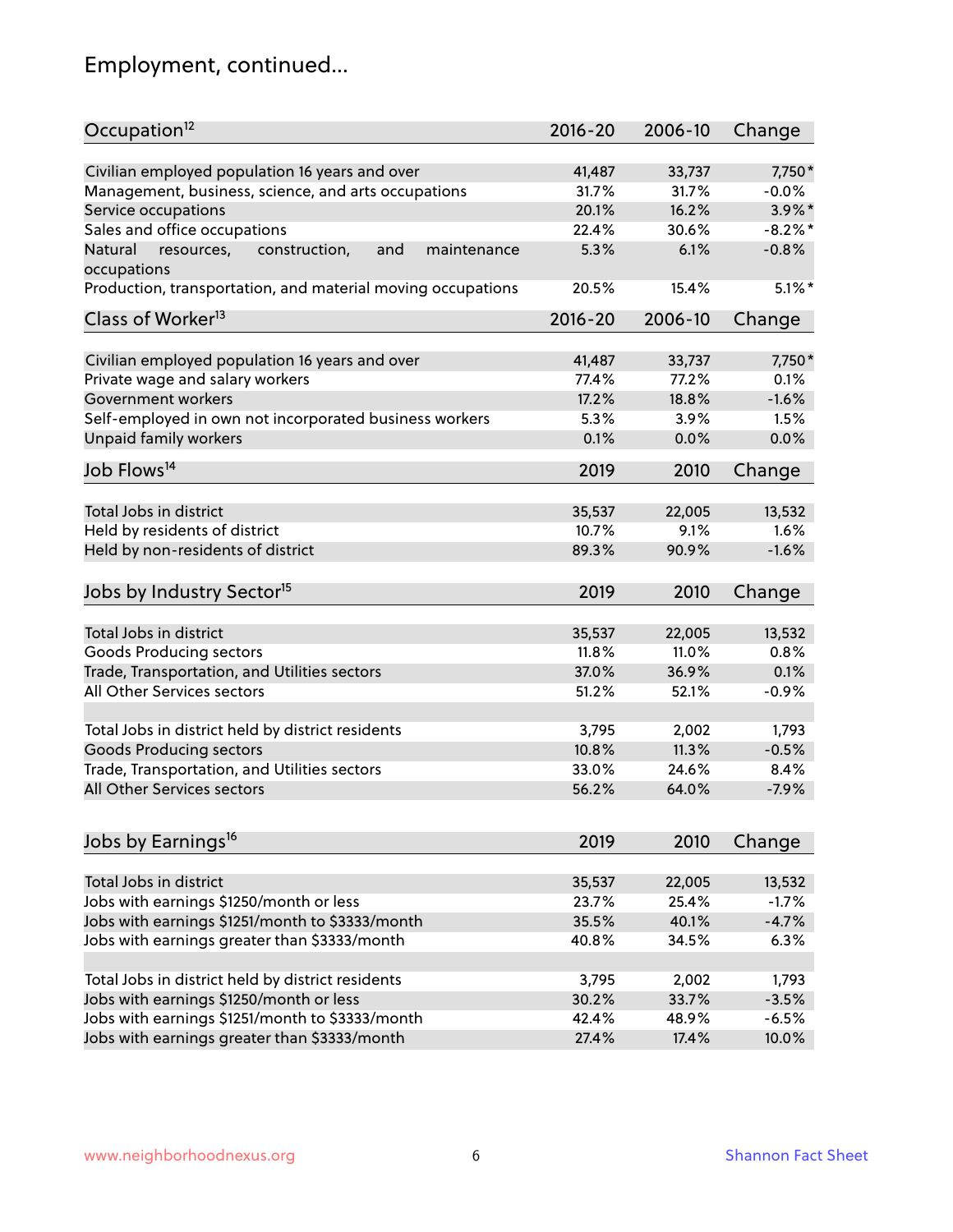# Employment, continued...

| Jobs by Age of Worker <sup>17</sup>               | 2019   | 2010   | Change  |
|---------------------------------------------------|--------|--------|---------|
|                                                   |        |        |         |
| Total Jobs in district                            | 35,537 | 22,005 | 13,532  |
| Jobs with workers age 29 or younger               | 25.5%  | 22.3%  | 3.2%    |
| Jobs with workers age 30 to 54                    | 55.7%  | 60.9%  | $-5.1%$ |
| Jobs with workers age 55 or older                 | 18.7%  | 16.8%  | 1.9%    |
|                                                   |        |        |         |
| Total Jobs in district held by district residents | 3,795  | 2,002  | 1,793   |
| Jobs with workers age 29 or younger               | 28.2%  | 25.6%  | 2.5%    |
| Jobs with workers age 30 to 54                    | 52.9%  | 56.7%  | $-3.9%$ |
| Jobs with workers age 55 or older                 | 19.0%  | 17.6%  | 1.3%    |
|                                                   |        |        |         |

#### Education

| School Enrollment <sup>18</sup>                | $2016 - 20$ | 2006-10 | Change     |
|------------------------------------------------|-------------|---------|------------|
|                                                |             |         |            |
| Population 3 years and over enrolled in school | 23,943      | 22,970  | 973        |
| Nursery school, preschool                      | 8.9%        | 7.0%    | $1.9\%$ *  |
| Kindergarten                                   | 4.6%        | 4.6%    | 0.0%       |
| Elementary school (grades 1-8)                 | 38.6%       | 41.9%   | $-3.3\%$   |
| High school (grades 9-12)                      | 26.3%       | 20.6%   | $5.6\%$ *  |
| College or graduate school                     | 21.6%       | 25.9%   | $-4.3\%$ * |
| Educational Attainment <sup>19</sup>           | $2016 - 20$ | 2006-10 | Change     |
|                                                |             |         |            |
| Population 25 years and over                   | 53,624      | 44,502  | $9,122*$   |
| Less than 9th grade                            | 2.0%        | 3.6%    | $-1.6%$    |
| 9th to 12th grade, no diploma                  | 7.0%        | 8.7%    | $-1.7%$    |
| High school graduate (includes equivalency)    | 28.4%       | 30.5%   | $-2.1%$    |
| Some college, no degree                        | 23.2%       | 24.4%   | $-1.2%$    |
| Associate's degree                             | 11.8%       | 6.0%    | $5.8\%$ *  |
| Bachelor's degree                              | 18.0%       | 17.7%   | 0.4%       |
| Graduate or professional degree                | 9.5%        | 9.2%    | 0.3%       |
|                                                |             |         |            |
| Percent high school graduate or higher         | 91.0%       | 87.8%   | 3.3%       |
| Percent bachelor's degree or higher            | 27.6%       | 26.9%   | 0.7%       |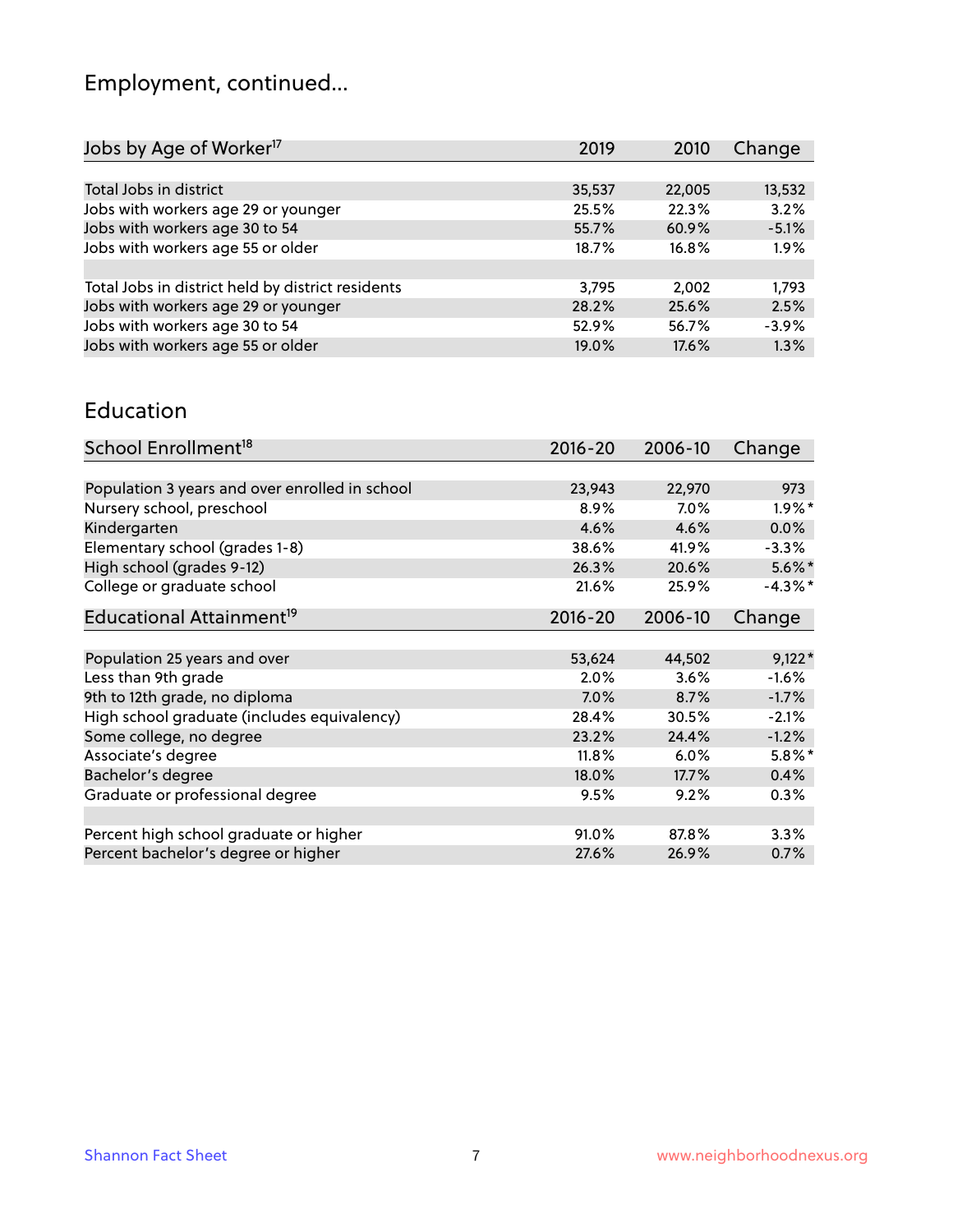## Housing

| Households by Type <sup>20</sup>                     | 2016-20     | 2006-10 | Change     |
|------------------------------------------------------|-------------|---------|------------|
|                                                      |             |         |            |
| <b>Total households</b>                              | 31,763      | 26,787  | 4,976*     |
| Family households (families)                         | 60.7%       | 64.6%   | $-3.8\%$ * |
| With own children under 18 years                     | 29.7%       | 32.8%   | $-3.0%$    |
| Married-couple family                                | 28.2%       | 32.2%   | $-4.0\%$ * |
| With own children of the householder under 18 years  | 14.3%       | 14.1%   | 0.2%       |
| Male householder, no wife present, family            | 6.1%        | 5.1%    | 1.1%       |
| With own children of the householder under 18 years  | 2.4%        | 1.7%    | 0.6%       |
| Female householder, no husband present, family       | 26.5%       | 27.4%   | $-0.9%$    |
| With own children of the householder under 18 years  | 13.1%       | 17.0%   | $-3.8\%$ * |
| Nonfamily households                                 | 39.3%       | 35.4%   | $3.8\%$ *  |
| Householder living alone                             | 34.8%       | 30.3%   | 4.5%*      |
| 65 years and over                                    | 10.0%       | 4.3%    | $5.7\%$ *  |
|                                                      |             |         |            |
| Households with one or more people under 18 years    | 35.9%       | 38.3%   | $-2.4%$    |
| Households with one or more people 65 years and over | 22.4%       | 12.5%   | 10.0%*     |
|                                                      |             |         |            |
| Average household size                               | 2.71        | 2.66    | 0.05       |
| Average family size                                  | 3.63        | 3.37    | $0.26*$    |
| Housing Occupancy <sup>21</sup>                      | $2016 - 20$ | 2006-10 | Change     |
|                                                      |             |         |            |
| Total housing units                                  | 35,295      | 31,937  | 3,358*     |
| Occupied housing units                               | 90.0%       | 83.9%   | $6.1\%$ *  |
| Vacant housing units                                 | 10.0%       | 16.1%   | $-6.1\%$ * |
|                                                      |             |         |            |
| Homeowner vacancy rate                               | 2.1         | 7.1     | $-5.0*$    |
| Rental vacancy rate                                  | 6.4         | 17.1    | $-10.7*$   |
|                                                      |             |         |            |
| Units in Structure <sup>22</sup>                     | $2016 - 20$ | 2006-10 | Change     |
| Total housing units                                  | 35,295      | 31,937  | $3,358*$   |
| 1-unit, detached                                     | 67.8%       | 65.3%   | $2.5%$ *   |
| 1-unit, attached                                     | 6.9%        | 5.9%    | $1.0\%$    |
| 2 units                                              | 0.5%        | 1.8%    | $-1.4%$ *  |
| 3 or 4 units                                         | 3.5%        | 2.8%    |            |
|                                                      |             |         | 0.7%       |
| 5 to 9 units                                         | 9.2%        | 10.7%   | $-1.5%$    |
| 10 to 19 units                                       | 7.2%        | 8.4%    | $-1.2%$    |
| 20 or more units                                     | 4.0%        | 4.0%    | $0.0\%$    |
| Mobile home                                          | 0.8%        | 0.9%    | $-0.1%$    |
| Boat, RV, van, etc.                                  | 0.0%        | 0.0%    | 0.0%       |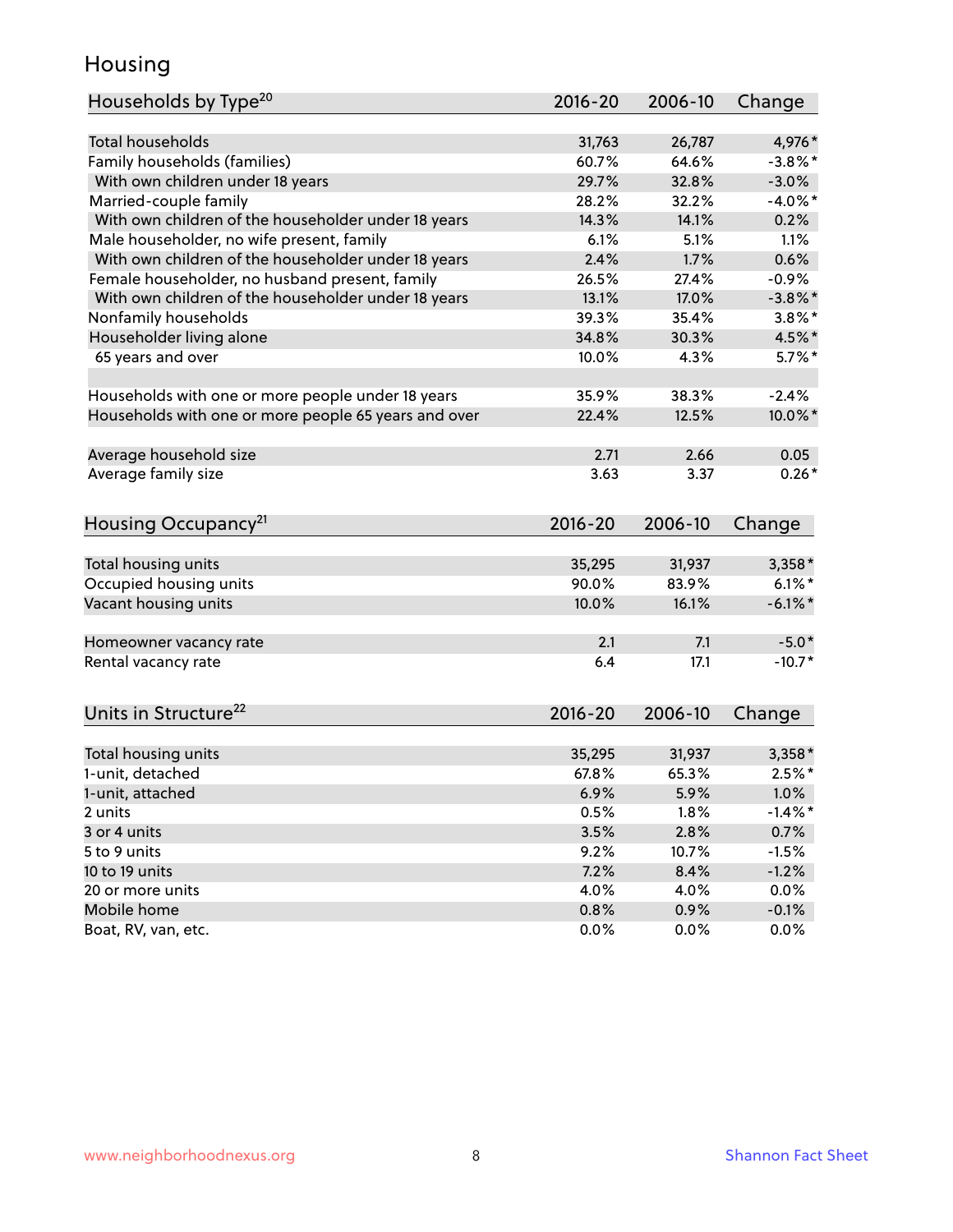## Housing, Continued...

| Year Structure Built <sup>23</sup>             | 2016-20     | 2006-10 | Change     |
|------------------------------------------------|-------------|---------|------------|
| Total housing units                            | 35,295      | 31,937  | $3,358*$   |
| Built 2014 or later                            | 6.3%        | (X)     | (X)        |
| Built 2010 to 2013                             | 4.4%        | (X)     | (X)        |
| Built 2000 to 2009                             | 37.8%       | 41.3%   | $-3.5%$ *  |
| Built 1990 to 1999                             | 11.5%       | 10.1%   | 1.4%       |
| Built 1980 to 1989                             | 12.1%       | 13.0%   | $-0.9%$    |
| Built 1970 to 1979                             | 15.1%       | 19.2%   | $-4.1\%$ * |
| Built 1960 to 1969                             | 8.6%        | 9.1%    | $-0.5%$    |
| Built 1950 to 1959                             | 2.9%        | 5.1%    | $-2.2\%$ * |
| Built 1940 to 1949                             | 0.6%        | 1.4%    | $-0.8%$    |
| Built 1939 or earlier                          | 0.7%        | 0.8%    | $-0.1%$    |
| Housing Tenure <sup>24</sup>                   | $2016 - 20$ | 2006-10 | Change     |
| Occupied housing units                         | 31,763      | 26,787  | 4,976*     |
| Owner-occupied                                 | 55.4%       | 63.5%   | $-8.2\%$ * |
| Renter-occupied                                | 44.6%       | 36.5%   | $8.2\%$ *  |
|                                                |             |         |            |
| Average household size of owner-occupied unit  | 2.66        | 2.59    | 0.07       |
| Average household size of renter-occupied unit | 2.78        | 2.78    | 0.00       |
| Residence 1 Year Ago <sup>25</sup>             | $2016 - 20$ | 2006-10 | Change     |
|                                                |             |         |            |
| Population 1 year and over                     | 83,626      | 71,246  | 12,380*    |
| Same house                                     | 86.5%       | 79.5%   | $7.0\%$ *  |
| Different house in the U.S.                    | 13.3%       | 20.2%   | $-6.9\%$ * |
| Same county                                    | 3.7%        | 11.1%   | $-7.4\%$ * |
| Different county                               | 9.6%        | 9.2%    | 0.5%       |
| Same state                                     | 6.9%        | 6.0%    | 0.9%       |
| Different state                                | 2.7%        | 3.1%    | $-0.4%$    |
| Abroad                                         | 0.3%        | 0.3%    | $-0.0%$    |
| Value of Housing Unit <sup>26</sup>            | $2016 - 20$ | 2006-10 | Change     |
| Owner-occupied units                           | 17,581      | 17,014  | 567        |
| Less than \$50,000                             | 4.9%        | 3.8%    | 1.1%       |
| \$50,000 to \$99,999                           | 14.7%       | 14.5%   | 0.2%       |
| \$100,000 to \$149,999                         | 33.7%       | 33.8%   | $-0.0%$    |
| \$150,000 to \$199,999                         | 26.6%       | 31.0%   | $-4.4\%$ * |
| \$200,000 to \$299,999                         | 14.8%       | 13.7%   | 1.1%       |
| \$300,000 to \$499,999                         | 4.2%        | 2.1%    | 2.1%       |
| \$500,000 to \$999,999                         | 1.0%        | 0.7%    | 0.4%       |
| \$1,000,000 or more                            | 0.1%        | 0.4%    | $-0.4%$    |
| Median (dollars)                               | 146,132     | 147,395 | $-1,263$   |
| Mortgage Status <sup>27</sup>                  | $2016 - 20$ | 2006-10 | Change     |
| Owner-occupied units                           | 17,581      | 17,014  | 567        |
| Housing units with a mortgage                  | 77.5%       | 86.2%   | $-8.7\%$ * |
| Housing units without a mortgage               | 22.5%       | 13.8%   | $8.7\%$ *  |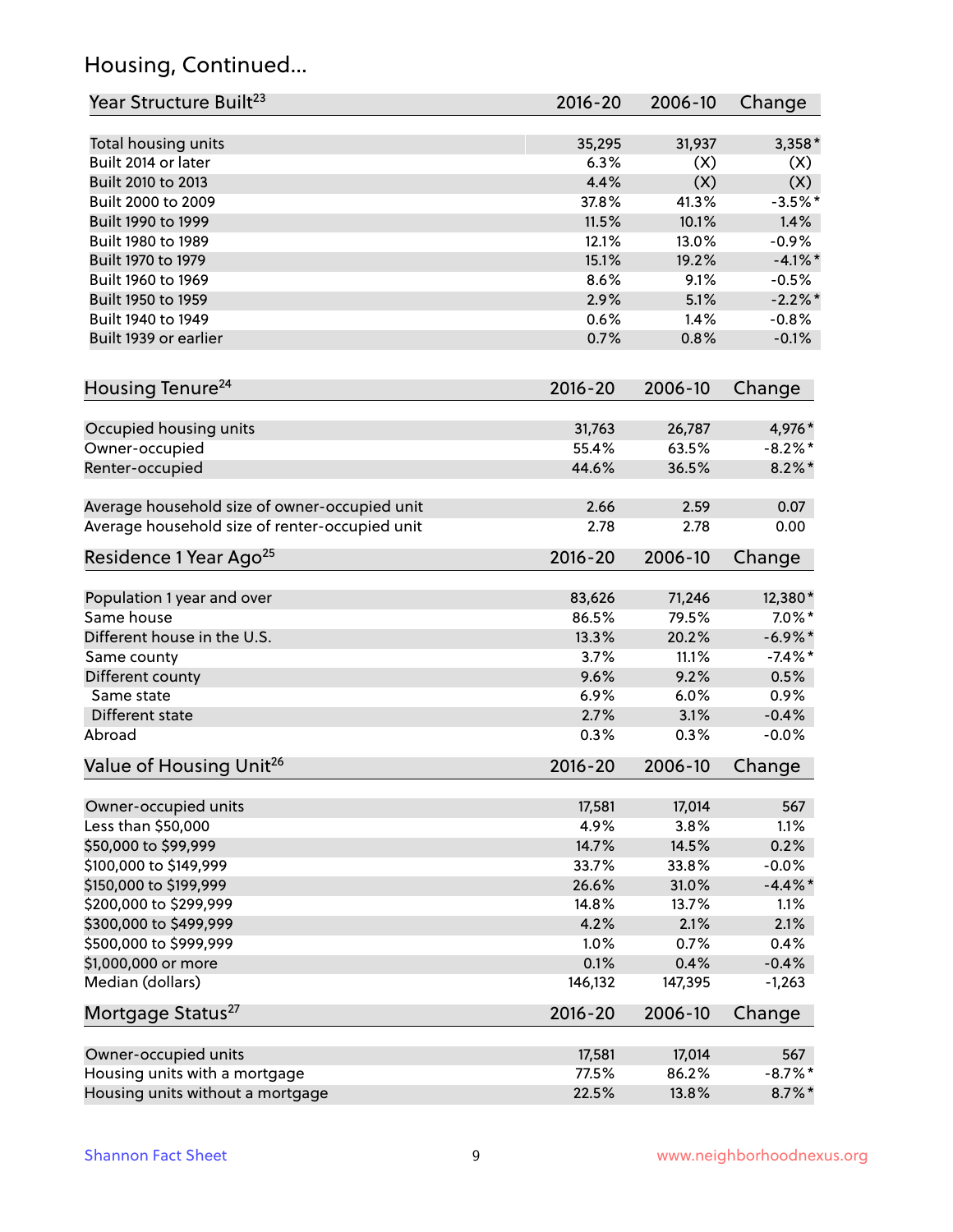## Housing, Continued...

| Selected Monthly Owner Costs <sup>28</sup>                                            | 2016-20 | 2006-10 | Change     |
|---------------------------------------------------------------------------------------|---------|---------|------------|
| Housing units with a mortgage                                                         | 13,633  | 14,666  | $-1,033*$  |
| Less than \$300                                                                       | 0.2%    | 0.4%    | $-0.2%$    |
| \$300 to \$499                                                                        | 0.8%    | 0.9%    | $-0.1%$    |
| \$500 to \$999                                                                        | 23.5%   | 13.3%   | 10.2%*     |
| \$1,000 to \$1,499                                                                    | 48.6%   | 45.3%   | 3.2%       |
| \$1,500 to \$1,999                                                                    | 21.3%   | 29.2%   | $-7.9%$ *  |
| \$2,000 to \$2,999                                                                    | 5.5%    | 10.0%   | $-4.6\%$ * |
| \$3,000 or more                                                                       | 0.1%    | 0.8%    | $-0.7%$    |
| Median (dollars)                                                                      | 1,198   | 1,397   | $-199*$    |
| Housing units without a mortgage                                                      | 3,948   | 2,348   | $1,600*$   |
| Less than \$150                                                                       | 0.9%    | 1.7%    | $-0.9%$    |
| \$150 to \$249                                                                        | 19.1%   | 13.2%   | 5.9%       |
| \$250 to \$349                                                                        | 16.8%   | 28.1%   | $-11.3%$   |
| \$350 to \$499                                                                        | 29.9%   | 30.2%   | $-0.3%$    |
| \$500 to \$699                                                                        | 24.4%   | 21.6%   | 2.8%       |
| \$700 or more                                                                         | 9.0%    | 5.2%    | 3.8%       |
| Median (dollars)                                                                      | 428     | 384     | 43*        |
| Selected Monthly Owner Costs as a Percentage of<br>Household Income <sup>29</sup>     |         |         | Change     |
| Housing units with a mortgage (excluding units where<br>SMOCAPI cannot be computed)   | 13,384  | 14,559  | $-1,175$   |
| Less than 20.0 percent                                                                | 40.3%   | 26.2%   | 14.0%*     |
| 20.0 to 24.9 percent                                                                  | 16.4%   | 16.1%   | 0.3%       |
| 25.0 to 29.9 percent                                                                  | 9.8%    | 14.4%   | $-4.6\%$ * |
| 30.0 to 34.9 percent                                                                  | 10.2%   | 10.1%   | $0.0\%$    |
| 35.0 percent or more                                                                  | 23.3%   | 33.1%   | $-9.8\%$ * |
| Not computed                                                                          | 249     | 107     | 142        |
| Housing unit without a mortgage (excluding units where<br>SMOCAPI cannot be computed) | 3,855   | 2,327   | $1,528*$   |
| Less than 10.0 percent                                                                | 46.8%   | 42.7%   | 4.1%       |
| 10.0 to 14.9 percent                                                                  | 19.0%   | 17.0%   | 2.0%       |
| 15.0 to 19.9 percent                                                                  | 10.3%   | 12.2%   | $-1.8%$    |
| 20.0 to 24.9 percent                                                                  | 8.0%    | 5.4%    | 2.6%       |
| 25.0 to 29.9 percent                                                                  | 4.9%    | 3.3%    | 1.6%       |
| 30.0 to 34.9 percent                                                                  | 3.6%    | 4.7%    | $-1.2%$    |
| 35.0 percent or more                                                                  | 7.4%    | 14.7%   | $-7.4%$    |
| Not computed                                                                          | 93      | 21      | 72         |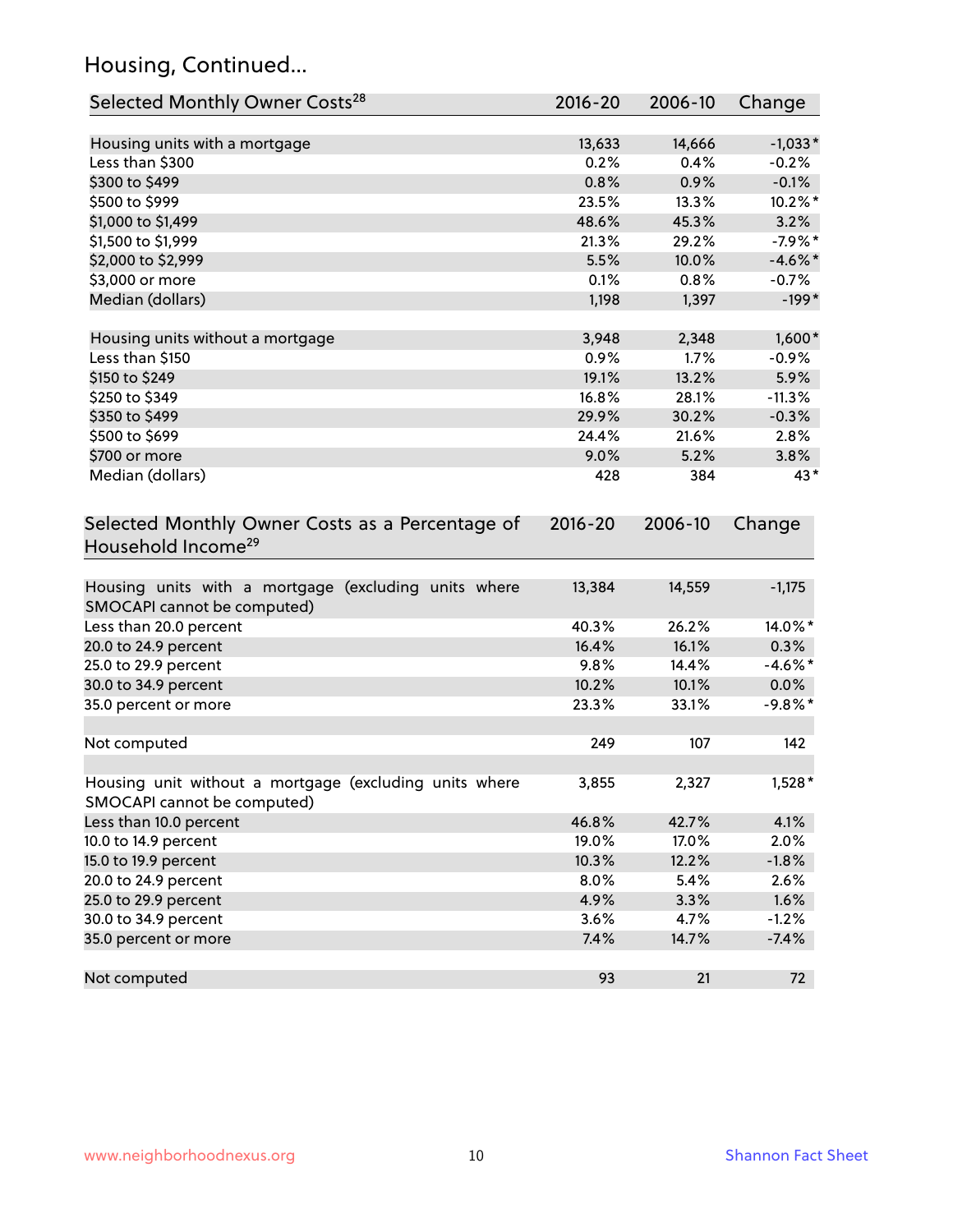## Housing, Continued...

| Gross Rent <sup>30</sup>                                                       | 2016-20     | 2006-10 | Change      |
|--------------------------------------------------------------------------------|-------------|---------|-------------|
|                                                                                |             |         |             |
| Occupied units paying rent                                                     | 13,895      | 9,635   | 4,260*      |
| Less than \$200                                                                | 0.3%        | 1.2%    | $-1.0\%$    |
| \$200 to \$499                                                                 | 3.8%        | 5.5%    | $-1.7%$     |
| \$500 to \$749                                                                 | 6.2%        | 20.3%   | $-14.0\%$ * |
| \$750 to \$999                                                                 | 26.7%       | 31.5%   | $-4.9%$     |
| \$1,000 to \$1,499                                                             | 44.7%       | 31.2%   | 13.6%*      |
| \$1,500 to \$1,999                                                             | 17.2%       | 9.5%    | $7.7\%$ *   |
| \$2,000 or more                                                                | 1.1%        | 0.7%    | $0.3\%$     |
| Median (dollars)                                                               | 1,105       | 1,092   | 12          |
| No rent paid                                                                   | 287         | 138     | 149         |
| Gross Rent as a Percentage of Household Income <sup>31</sup>                   | $2016 - 20$ | 2006-10 | Change      |
| Occupied units paying rent (excluding units where GRAPI<br>cannot be computed) | 13,784      | 9,362   | 4,422*      |
| Less than 15.0 percent                                                         | 12.0%       | 8.6%    | 3.4%        |
| 15.0 to 19.9 percent                                                           | 9.4%        | 8.5%    | 0.9%        |
| 20.0 to 24.9 percent                                                           | 11.4%       | 13.0%   | $-1.6%$     |
| 25.0 to 29.9 percent                                                           | 7.7%        | 9.2%    | $-1.5%$     |
| 30.0 to 34.9 percent                                                           | 10.8%       | 9.4%    | 1.4%        |
| 35.0 percent or more                                                           | 48.7%       | 51.3%   | $-2.6%$     |
| Not computed                                                                   | 398         | 411     | $-13$       |
| Transportation                                                                 |             |         |             |
| Commuting to Work <sup>32</sup>                                                | 2016-20     | 2006-10 | Change      |
| Workers 16 years and over                                                      | 40,600      | 32,880  | 7,720*      |
| Car, truck, or van - drove alone                                               | 77.1%       | 76.2%   | $0.9\%$     |
| Car, truck, or van - carpooled                                                 | 9.0%        | 11.0%   | $-2.0%$     |
| Public transportation (excluding taxicab)                                      | 6.1%        | 8.5%    | $-2.4\%$ *  |
| Walked                                                                         | 0.6%        | 1.0%    | $-0.3%$     |
| Other means                                                                    | 2.2%        | 1.4%    | $0.8\%$ *   |
| Worked at home                                                                 | 5.0%        | 1.9%    | $3.1\%$ *   |
| Mean travel time to work (minutes)                                             | 30.5        | 31.9    | $-1.4*$     |
| Vehicles Available <sup>33</sup>                                               | $2016 - 20$ | 2006-10 | Change      |
| Occupied housing units                                                         | 31,763      | 26,787  | 4,976*      |
| No vehicles available                                                          | 6.6%        | 8.3%    | $-1.7%$     |
| 1 vehicle available                                                            | 43.1%       | 43.9%   | $-0.8%$     |
| 2 vehicles available                                                           | 36.0%       | 32.4%   | $3.5%$ *    |
| 3 or more vehicles available                                                   | 14.4%       | 15.4%   | $-1.1%$     |
|                                                                                |             |         |             |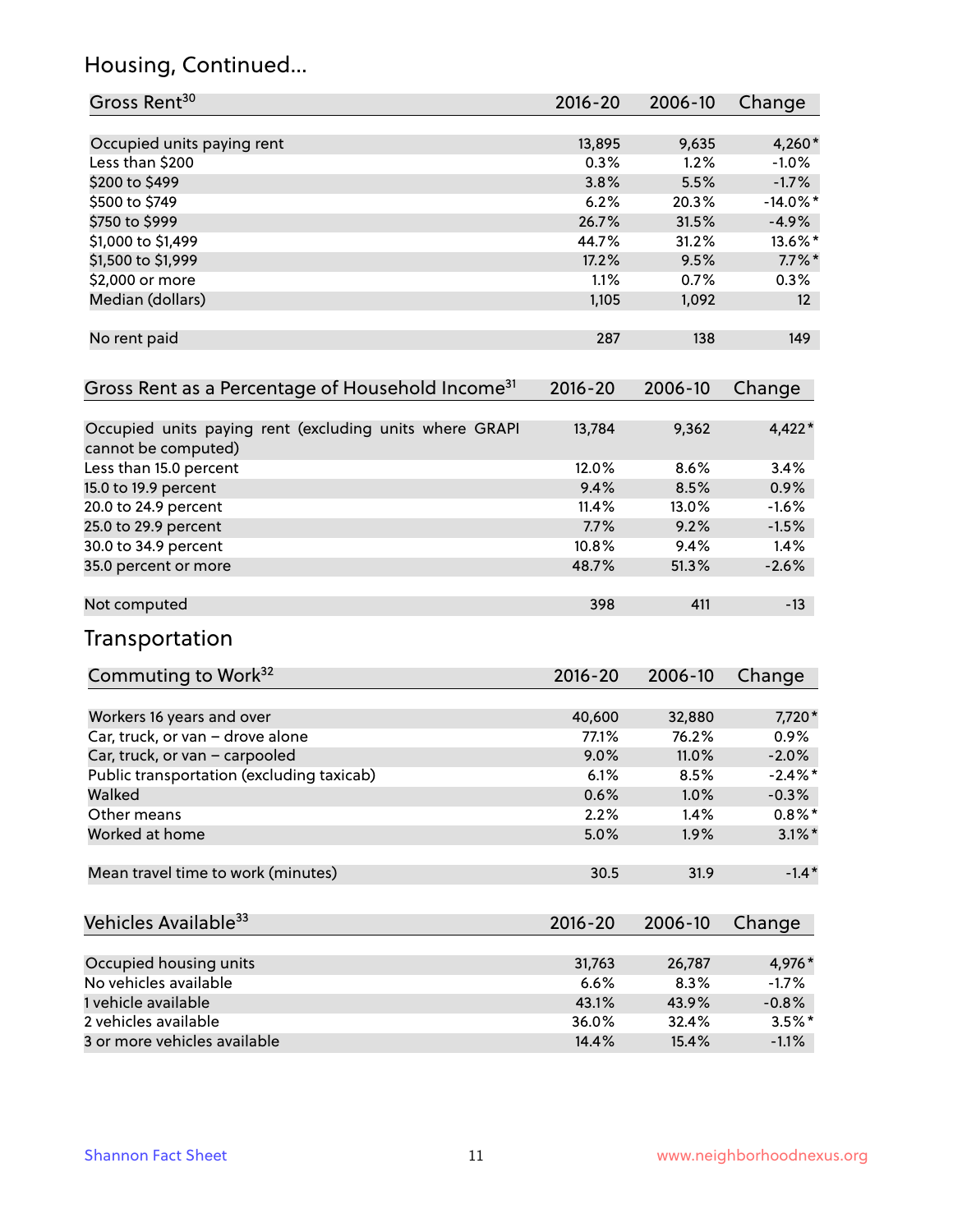#### Health

| Health Insurance coverage <sup>34</sup> | 2016-20 |
|-----------------------------------------|---------|
|-----------------------------------------|---------|

| Civilian Noninstitutionalized Population                | 85,988 |
|---------------------------------------------------------|--------|
| With health insurance coverage                          | 88.9%  |
| With private health insurance coverage                  | 62.9%  |
| With public health coverage                             | 35.0%  |
| No health insurance coverage                            | 11.1%  |
| Civilian Noninstitutionalized Population Under 19 years | 25,580 |
| No health insurance coverage                            | 3.4%   |
| Civilian Noninstitutionalized Population 19 to 64 years | 51,429 |
| In labor force:                                         | 41,527 |
| Employed:                                               | 39,014 |
| With health insurance coverage                          | 85.4%  |
| With private health insurance coverage                  | 79.4%  |
| With public coverage                                    | 9.6%   |
| No health insurance coverage                            | 14.6%  |
| Unemployed:                                             | 2,513  |
| With health insurance coverage                          | 59.9%  |
| With private health insurance coverage                  | 29.1%  |
| With public coverage                                    | 33.1%  |
| No health insurance coverage                            | 40.1%  |
| Not in labor force:                                     | 9,902  |
| With health insurance coverage                          | 81.3%  |
| With private health insurance coverage                  | 47.2%  |
| With public coverage                                    | 40.6%  |
| No health insurance coverage                            | 18.7%  |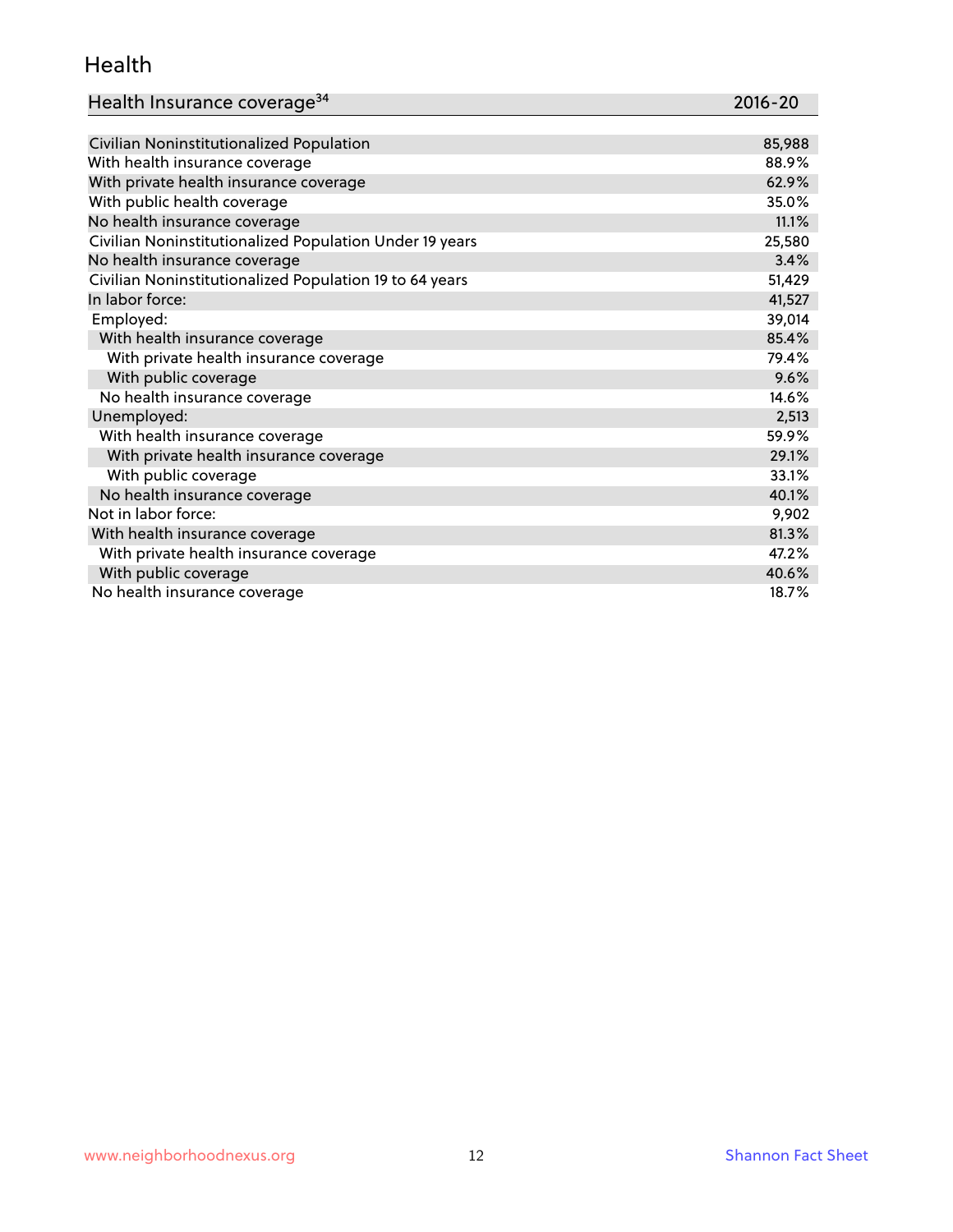## Employment Forecasts

| Forecast Employment by Sector <sup>35</sup>      | 2030   | 2020   | Change   |
|--------------------------------------------------|--------|--------|----------|
|                                                  |        |        |          |
| <b>All Sectors</b>                               | 31,625 | 29,945 | 5.6%     |
| Goods Producing                                  | 3,383  | 3,481  | $-2.8%$  |
| Agriculture, forestry, fishing and hunting       | 8      | 12     | $-33.3%$ |
| Mining                                           | 138    | 169    | $-18.3%$ |
| Construction                                     | 1,097  | 1,092  | 0.5%     |
| Manufacturing                                    | 2,140  | 2,208  | $-3.1%$  |
| Service Providing                                | 9,993  | 9,383  | 6.5%     |
| Wholesale trade                                  | 4,122  | 3,740  | 10.2%    |
| Retail trade                                     | 4,445  | 4,176  | 6.4%     |
| Transportation and warehousing                   | 1,315  | 1,324  | $-0.7%$  |
| <b>Utilities</b>                                 | 111    | 143    | $-22.4%$ |
| Information                                      | 86     | 78     | 10.3%    |
| <b>Financial activities</b>                      | 2,887  | 2,609  | 10.7%    |
| Finance and insurance                            | 2,457  | 2,188  | 12.3%    |
| Real estate and rental and leasing               | 430    | 421    | 2.1%     |
| Professional and business services               | 912    | 896    | 1.8%     |
| Professional, scientific, and technical services | 630    | 602    | 4.7%     |
| Management of companies and enterprises          | 282    | 294    | $-4.1%$  |
| <b>Education and health services</b>             | 5,305  | 5,146  | 3.1%     |
| <b>Education services</b>                        | 3,312  | 3,485  | $-5.0%$  |
| Health care and social assistance                | 1,993  | 1,661  | 20.0%    |
| Leisure and hospitality                          | 4,084  | 3,870  | 5.5%     |
| Arts, entertainment, and recreation              | 201    | 183    | 9.8%     |
| Accommodation and food services                  | 3,883  | 3,687  | 5.3%     |
| Other services, except public administration     | 717    | 644    | 11.3%    |
| <b>Public administration</b>                     | 1,183  | 1,021  | 15.9%    |

# Population Forecasts

| Population Forecasts <sup>36</sup> | 2030    | 2020   | Change |
|------------------------------------|---------|--------|--------|
|                                    |         |        |        |
| <b>Total Population</b>            | 104.475 | 98.310 | 6.3%   |
| <b>Total Households</b>            | 40.401  | 37.602 | 7.4%   |